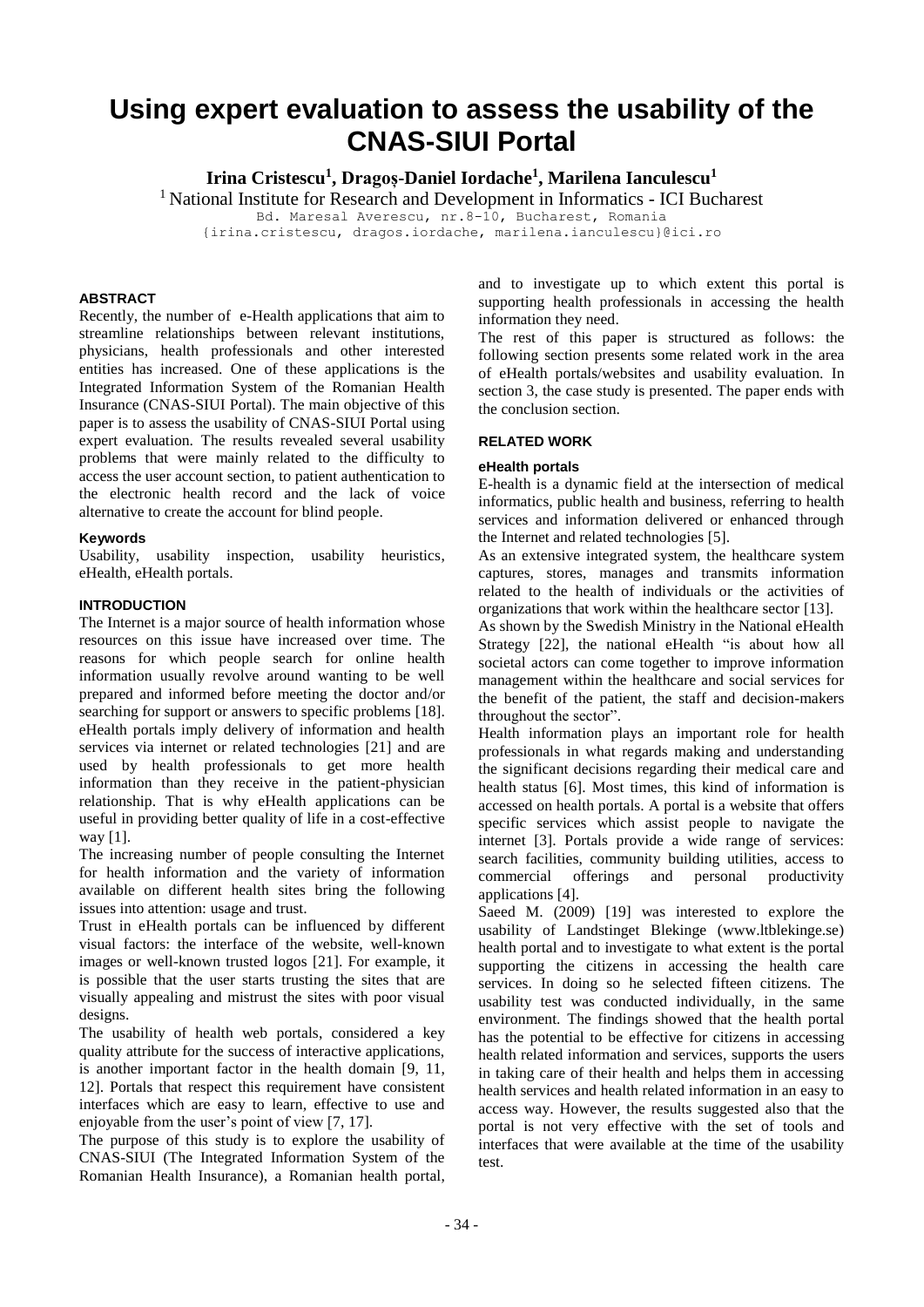Other authors [23] were interested in investigating the online trust of health care web portals in Asian countries. The evaluation of these portals was carried on a sample of 127 users, and the results shown a significant relationship between usability and perceived credibility of healthcare web portals.

When evaluating the credibility of healthcare web portals from the consumer's perspective [10], a great deal of influence was found to be based on the overall visual appeal of the sites. Healthcare experts emphasized more on the name reputation of the sites, site operators or affiliates, information source and company motives. The authors underlined that in absence of expertise, consumers tend to evaluate the credibility of a site based on looks and ease of use.

# **Usability evaluation**

For a website to survive on the Web it must answer to some specific usability requirements. If a website is difficult to use, if its homepage lacks clear information regarding what users are allowed to do on the website, if the information is slightly readable or lacks structure, then people will surely leave the website.

In other words, when dealing with an interface problem, users don't have the time nor the willingness to read the website's manual or to try to figure out what has to be done. Thus, the first action the user takes is leaving the website. This happens due to the existence of a variety of websites that have similar purposes and respond to users' needs.

The feedback from users can be used to assess usability and preferences of particular apps. Findings on usability and feasibility testing are welcomed since they play an important role in determining what systems are acceptable to use. For example, some health professionals might agree with the use of smartphones while others might not prefer or afford them. Therefore, the existence of an alternative option in the clinical tool set is important.

The objective of the usability evaluation is to identify usability problems, to help developers fix these problems, thus improving the usability of the interactive system. Nielsen [14] has defined the usability problem as an aspect of the user interface which might create difficulties for the user.

Taking into consideration the severity levels, the usability problems are rated as follows:

- Major: failure to accomplish the task goal or a significant loss of data or time;
- Moderate: has an important impact on task execution but the user can find a solution;
- Minor: is irritating the user but the impact on the task's goal is not important.

A good practice requires fixing the severe and moderate usability problems before the first release of an application.

The main categories of usability evaluation methods are: the inspection methods (expert evaluation) and the user testing.

Usability inspection is carried out taking into consideration a set of widely accepted usability principles that experts use when evaluating the user interface. Inspection methods can be applied in the early stages of the development process and are less expensive (depending on the evaluator's expertise) [2, 15, 24].

The usability inspection provides two kinds of measures:

- Quantitative: the number of usability problems in each category;
- Qualitative: detailed description of individual usability problems.

# **CASE STUDY**

## **The CNAS-SIUI portal**

The Integrated Information System of the Romanian Health Insurance (CNAS-SIUI Portal) is a key factor in the development and improvement of medical and pharmaceutical services, representing a solution for improving the management of the national health insurance fund and for the provision of quality medical and pharmaceutical services to insured persons.

CNAS-SIUI is extremely important for the elaboration of health informatics, for the uniformity of health data reporting and processing system at national and county level.

At the same time, SIUI is aligned with the national computerization strategy and can easily be in line with the regulations of international organizations with which permanent data exchange are taking place.

The website is structured as follows:

- a. Home page: with information regarding the technical support and updated versions of report applications for SIUI (contracting, reporting, billing, settlement), SIPE (electronic prescription), CEAS (Electronic Health Insurance Card), DES (Electronic Health Record), installation kits;
- b. First page: short overview of the National Health Insurance House;
- c. Online services;
- d. Technical support: contact details for SIUI, SIPE, CEAS and DES;
- e. About SIUI: short overview of the Integrated Information System of the Romanian Health Insurance (CNAS-SIUI Portal).

There is also a section for user login (user and password) with the following two options: create a new account and request a new password.

In Figure 1, the home page of the application is presented.

| Sectiuni<br>Prima paginà<br>C. Servicii online<br>Suport tehnic<br><b>Despre SIUI</b>                  | Prima pagina<br>Casa Nationala de Asigurari de Sanatate (CNAS) este institutie publica, autonoma, de interes national, cu personalitate juridica, al carei principal ob<br>sociale de sanatate din Romania<br>Cititi mai departe                                                                                                                                                                                                                                                                                                                                                                                                                                                                                                                                                                                                                                                                                                                                                                                                                                                                                                                                                                                                                                                   |
|--------------------------------------------------------------------------------------------------------|------------------------------------------------------------------------------------------------------------------------------------------------------------------------------------------------------------------------------------------------------------------------------------------------------------------------------------------------------------------------------------------------------------------------------------------------------------------------------------------------------------------------------------------------------------------------------------------------------------------------------------------------------------------------------------------------------------------------------------------------------------------------------------------------------------------------------------------------------------------------------------------------------------------------------------------------------------------------------------------------------------------------------------------------------------------------------------------------------------------------------------------------------------------------------------------------------------------------------------------------------------------------------------|
| Autentificare utilizatori                                                                              | Suport tehnic                                                                                                                                                                                                                                                                                                                                                                                                                                                                                                                                                                                                                                                                                                                                                                                                                                                                                                                                                                                                                                                                                                                                                                                                                                                                      |
| Numele de utilizator: 1<br>Parola:<br>Autontificare<br>Creează un cont nou<br>Solicitati o parolă nouă | Pentru rezolvarea problemelor referitoare la SIUI, SIPE si CEAS care necesità asistentà tehnicà, và rugàm să contactati serviciul HelpDesk astfel:<br>prin e-mail, la adresa suport siui@casan ro, pentru probleme legate de SIUI (contractare, raportare, facturare, decontare)<br>o prin e-mail, la adresa sipe@euroanswer.ro, pentru probleme legate de SIPE (Prescriptia Electronică)<br>o prin telefon, la numărul 0372-129-853, pentru probleme legate de SIPE (Prescriptia Electronică)<br>prin e-mail. la adresa suport ceas@casan ro, pentru probleme legate de CEAS (Cardul Electronic de Asigurâri de Sânâtate)<br>prin e-mail, la adresa suport des@casan ro, pentru probleme legate de DES (Dosarul Electronic de Sânătate)<br>Cititi mai departe<br>Versiune actualizată ale aplicatiei de raportare SIUI-MF pentru conectarea la DES<br>4 Aprile 2018 - 9 31am - Administrator<br>Pe această pagină sunt publicate versiuni actualizate ale aplicatiei de raportare pentru SIUI-MF pentru accesul la informatiile din Sistemul Informati<br>Acest sistem colectează și consolidează date medicale relevante referitoare la starea de sănătate a pacientilor și le pune la dispozitia medicilor atur<br>Dosarul Electronic de Sánátate contine următoarele sectiuni: |
|                                                                                                        | · Sumarul cu date medicale vitale esentiale - accesibil în situatii de urgentă<br>· Istoricul medical complet - o viziune generală asupra stării de sănătate<br>Antecedente declarate medicului de câtre pacient în cadrul consultatiei<br>· Istoricul documentelor medicale arhivate în ordine cronologică<br>· Date personale securizate si care pot fi modificate online de pacienti<br>Mai multe informatii despre projectul DES puteti găsi pe siteul CNAS în pagina de prezentare a projectului: Dosarul Electronic de Sănătate<br>Citti mai departe<br>Versiuni actualizate ale anlicatiilor de raportare pentru SIUI+SIPF+CFAS                                                                                                                                                                                                                                                                                                                                                                                                                                                                                                                                                                                                                                             |

*Figure of CNAS-SIU* 

The main objectives of CNAS-SIUI are: to elaborate health informatics and to assure the uniformity of health data reporting and processing system at national and county level.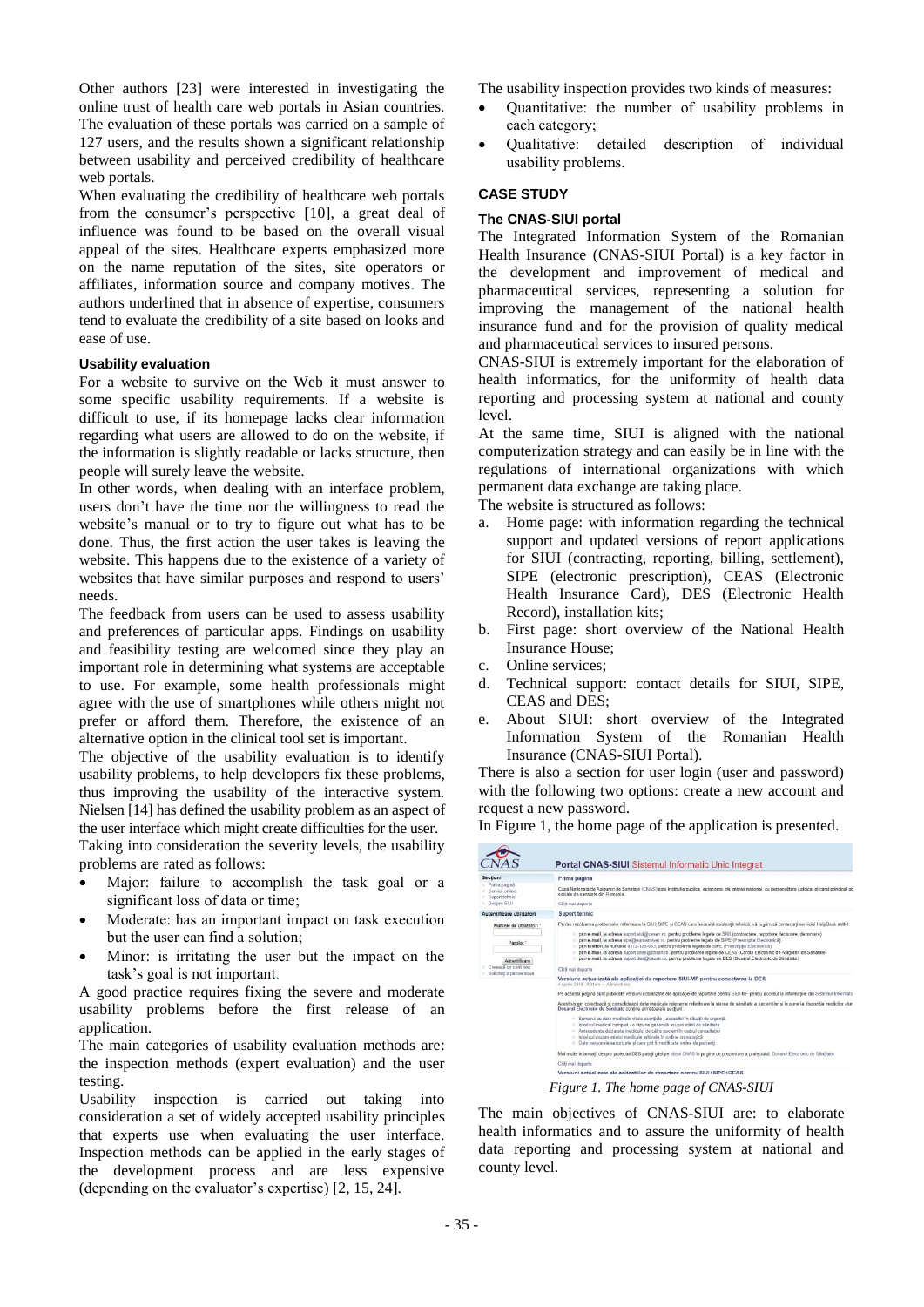The users of the CNAS-SIUI portal are health professionals.

## **Method**

The task-oriented expert evaluation of CNAS-SIUI implied four experts that tested the portal in a task-based approach with the purpose of anticipating the difficulties of a real user.

Before starting the evaluation, the evaluators received the evaluation tasks and the set of usability heuristics.

The usability problems have been documented with a set of 25 usability heuristics. The objective of heuristics is to explain and document each usability problem and to train evaluators. Thus, the task-oriented character of the evaluation resembles the heuristic walkthrough [20].

The evaluation was performed in two steps:

- *Individual evaluation*: each evaluator tested the application independently and recorded the usability problems for each task;
- *Collaborative consolidation*: removing the duplicates, removing the false usability problems, agreeing on a list of unique usability problems, agreeing on the severity rate and finalizing the description.

The consolidation per task of each usability problem was based on the "similar changes" principle [8]. The following information has been recorded for each usability problem: context, anticipated difficulties, cause, suggestions for improvement, usability principle suggestions for improvement, usability principle (heuristic) violated, and severity.

Table 1 presents the evaluation tasks that were used in the present case study.

*Table 1. The evaluation tasks*

| No. | Task                                              |
|-----|---------------------------------------------------|
|     | Create an user account on the platform            |
|     | General information on the electronic health file |
| 3   | Finding news about reporting applications for     |
|     | vendors                                           |

The set of 14 heuristics used to explain and document the usability problems are presented in Table 2 [16].

*Table 2. The set of usability heuristics*

|                | User guidance               |  |  |  |
|----------------|-----------------------------|--|--|--|
| 1              | Prompting                   |  |  |  |
| $\overline{2}$ | Feedback                    |  |  |  |
| 3              | Information architecture    |  |  |  |
| $\overline{4}$ | Grouping / distinction      |  |  |  |
| User effort    |                             |  |  |  |
| 5              | Consistency                 |  |  |  |
| 6              | Cognitive workload          |  |  |  |
| 7              | Minimal action              |  |  |  |
|                | User control and freedom    |  |  |  |
| 8              | Explicit user actions       |  |  |  |
| 9              | User control                |  |  |  |
| 10             | Flexibility                 |  |  |  |
| User support   |                             |  |  |  |
| 11             | Compatibility with the user |  |  |  |
| 12             | Task guidance and support   |  |  |  |
| 13             | Error management            |  |  |  |
| 14             | Help and documentation      |  |  |  |

#### **Evaluation results and discussion**

The number of problems detected by each evaluator, after the individual evaluation, varied from 8 to 14. In the second step, the individual problems have been analyzed in order to eliminate the duplicates and the false problems, agree on the severity, and produce a common problem description. A total number of 4 problems have been discarded as false problems.

Overall, the collaborative consolidation resulted in a total of 30 usability problems, as shown in Table 3.

|  | Table 3. Usability problems per task and severity |  |  |  |  |
|--|---------------------------------------------------|--|--|--|--|
|--|---------------------------------------------------|--|--|--|--|

| Task         | Total | Major | Moderate | Minor |
|--------------|-------|-------|----------|-------|
|              |       |       |          |       |
|              |       |       |          |       |
|              |       |       |          |       |
| <b>Total</b> |       |       | 14       |       |

In total, *seven major problems* have been detected:

- 1. The system does not allow password recovery;<br>2. Difficulty to access the user account section:
- Difficulty to access the user account section;
- 3. The Online Services menu is inactive on the platform;
- 4. The CAPTCHA characters are not legible (readable);
- 5. There is no voice function to guide the creation of the account for blind people;
- 6. The patient can't authenticate to the electronic health record;
- 7. The quick search option is not working.

*Other important usability problems* relate to the fact that the portal does not send the account activation nor the account creation confirmation emails.

In the event of an error message displayed when filling in the paragraphs of the account registration form, the system does not allow the name, surname, password, and password confirmation to be retained.

Also, there is no search facility available in order to find the information on the portal in real time, according to a search criterion. The Quick Keyword Search Box is not available when the user is not logged in.

Other *moderate usability problems* that were identified are: the information is only available in the news section, the content structure does not include the main users grouped by category, and "Help" menu is not included on the platform.

The *minor usability problems* are mainly related to compatibility with the user, impossibility to increase/decrease the text, and the instructions for completing the user account form are far too short and with a grammatical topic that is slightly non-specific to the Romanian language.

Table 4 shows the usability heuristics that have not been respected per severity. Most of the important usability problems are related to minimal actions (9), user control (6), info architecture (3), task guidance (3) and compatibility (3).